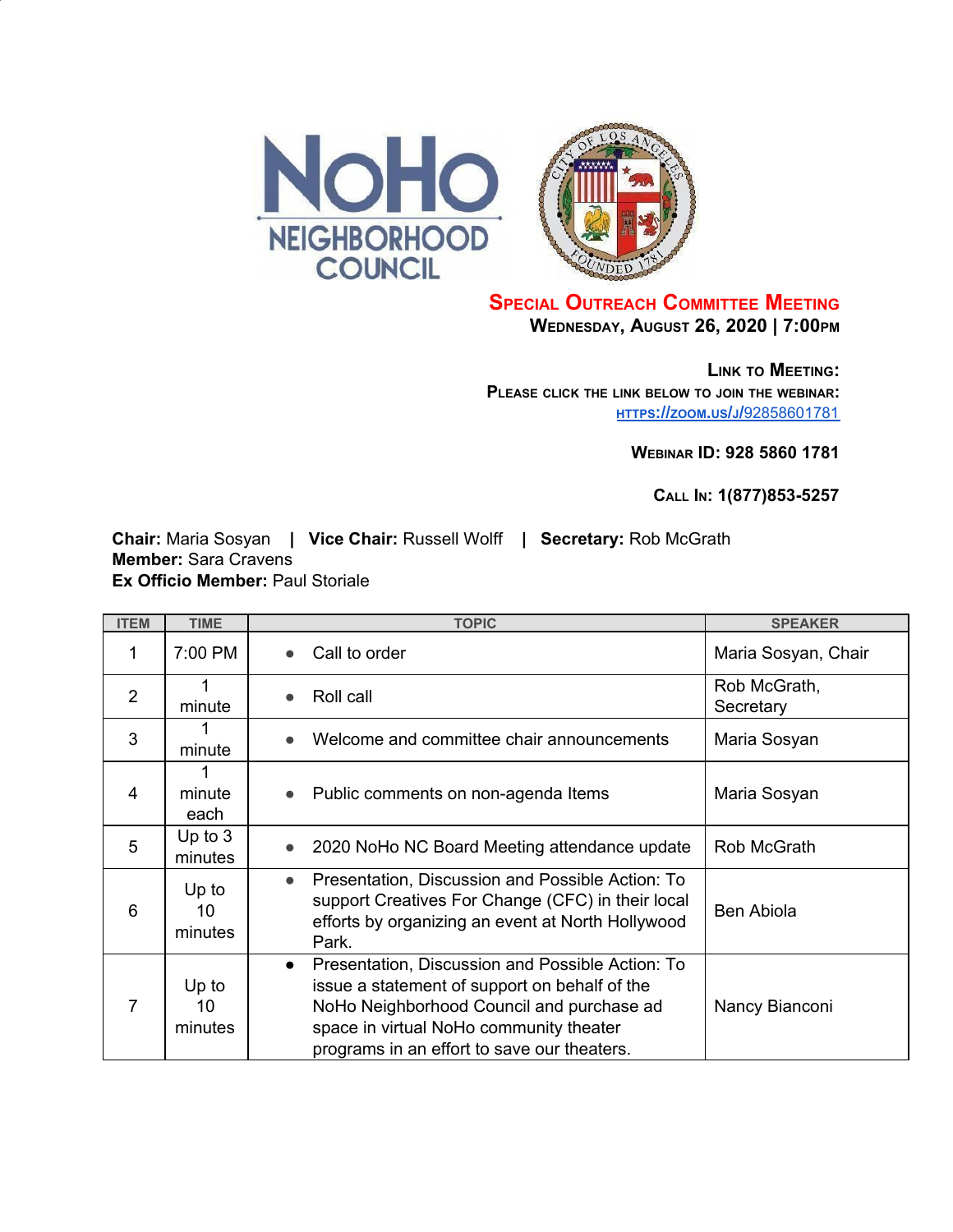| 8  | Up to<br>10<br>minutes | Presentation, Discussion and Possible Action: To<br>$\bullet$<br>issue a Neighborhood Purpose Grant to The<br>Civics Center/ Community Partners, a nonpartisan<br>organization that works to educate youth on the<br>importance of voter registration. Currently, only<br>14.57% of eligible 16- or 17-year-olds have<br>pre-registered to vote in Los Angeles County.<br>Voting is crucial to preserving American<br>democracy, and studies show that when youth are<br>asked to register to vote, most often by their high<br>school, they do. As voting turnout rates above<br>75% aren't uncommon among youth, NoHo has<br>the potential to make a difference in county, state,<br>and national elections. | Julia Cox, Mary Backos |
|----|------------------------|----------------------------------------------------------------------------------------------------------------------------------------------------------------------------------------------------------------------------------------------------------------------------------------------------------------------------------------------------------------------------------------------------------------------------------------------------------------------------------------------------------------------------------------------------------------------------------------------------------------------------------------------------------------------------------------------------------------|------------------------|
| 9  | Up to 5<br>minutes     | Discussion: Determine ways in which the NoHo<br>$\bullet$<br>Neighborhood Council's Outreach Committee can<br>help "get out the vote" for the upcoming<br>presidential election in November.                                                                                                                                                                                                                                                                                                                                                                                                                                                                                                                   | Maria Sosyan           |
| 10 | Up to<br>15<br>minutes | Discussion: Determine information to be included<br>$\bullet$<br>in the next monthly email newsletter, including<br>information about the next Zoom meeting to help<br>boost attendance and encourage more<br>stakeholders to get involved in committees.<br>Community events:<br>$\circ$<br>New Directions for Youth Virtual<br>Gala                                                                                                                                                                                                                                                                                                                                                                          | Maria Sosyan           |
| 11 | Up to<br>10<br>minutes | Presentation: 2020 NoHo Community Survey<br>results                                                                                                                                                                                                                                                                                                                                                                                                                                                                                                                                                                                                                                                            | Rob McGrath            |
| 12 | Up to<br>15<br>minutes | Discussion: Debrief of NoHo NC Community Mixer<br>at Pitfire Pizza held on March 8, 2020                                                                                                                                                                                                                                                                                                                                                                                                                                                                                                                                                                                                                       | All                    |
| 13 | Up to<br>10<br>minutes | Presentation, Discussion and Possible Action: To<br>$\bullet$<br>organize a community event/ party via Zoom and<br>showcase the magic of NoHo! The event would<br>include performances (art, music, spoken word,<br>poetry) and discussions led by talented members<br>of our community.                                                                                                                                                                                                                                                                                                                                                                                                                       | Maria Sosyan           |
| 14 | Up to $3$<br>minutes   | Review and approve May 2020 meeting minutes<br>$\bullet$                                                                                                                                                                                                                                                                                                                                                                                                                                                                                                                                                                                                                                                       | Maria Sosyan           |
| 15 | Up to $3$<br>minutes   | Set meeting dates and times through December<br>2020                                                                                                                                                                                                                                                                                                                                                                                                                                                                                                                                                                                                                                                           | All                    |
| 16 | Up to 3<br>minutes     | Committee announcements                                                                                                                                                                                                                                                                                                                                                                                                                                                                                                                                                                                                                                                                                        | All                    |
| 17 |                        | Meeting adjourned                                                                                                                                                                                                                                                                                                                                                                                                                                                                                                                                                                                                                                                                                              |                        |